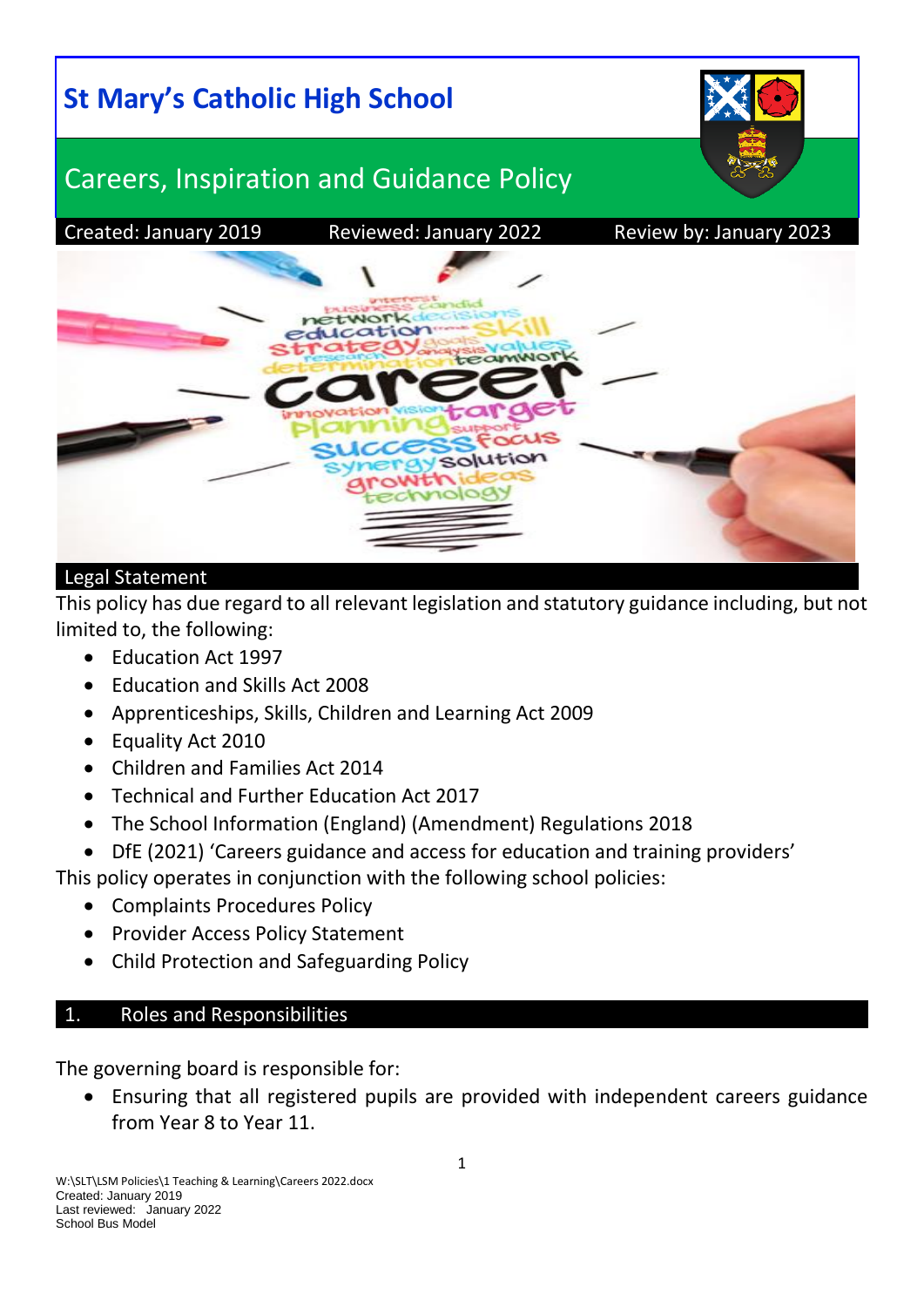- Ensuring that arrangements are in place to allow a range of education and training providers to access all pupils and inform them about approved technical education qualifications and apprenticeships. A policy statement will set out these arrangements.
- Ensuring that the independent careers guidance is presented in an impartial manner, showing no bias or favouritism towards a particular institution, education or work option.
- Ensuring that the guidance includes information on the range of education or training options, including apprenticeships and technical education routes.
- Ensuring this policy does not discriminate on any grounds.
- Handling complaints regarding this policy as outlined in the school's Complaints Procedures Policy.
- Providing clear advice and guidance to the headteacher on which they can base a strategy for careers education and guidance which meets the school's legal requirements.

The careers leader is responsible for:

- Managing the provision of careers information.
- Taking responsibility for the development, management and reporting of the school's careers programme.
- Planning careers activities, managing the careers budget and, where necessary, and managing and coordinating other staff involved in the delivery of careers guidance.
- Establishing and developing links with employers, education and training providers, and careers organisations.
- Liaising with the headteacher and the careers adviser to implement and maintain effective careers guidance.
- Liaising with the PSHE leader and other subject leaders to plan careers education in the curriculum.
- Liaising with tutorial managers, mentors, the SENCO and to identify pupils needing guidance.
- Referring pupils to careers advisers.
- Establishing, maintaining and developing links with FE colleges, universities, apprenticeship providers and employers.
- Negotiating an annual service level agreement with the LA for support for vulnerable and disadvantaged pupils.
- Providing pupils with effective careers guidance and supporting social mobility by improving opportunities for all young people.
- Supporting teachers of careers education and tutors providing initial information and advice.
- Supporting subject teachers to build careers education and guidance into subjects across the curriculum.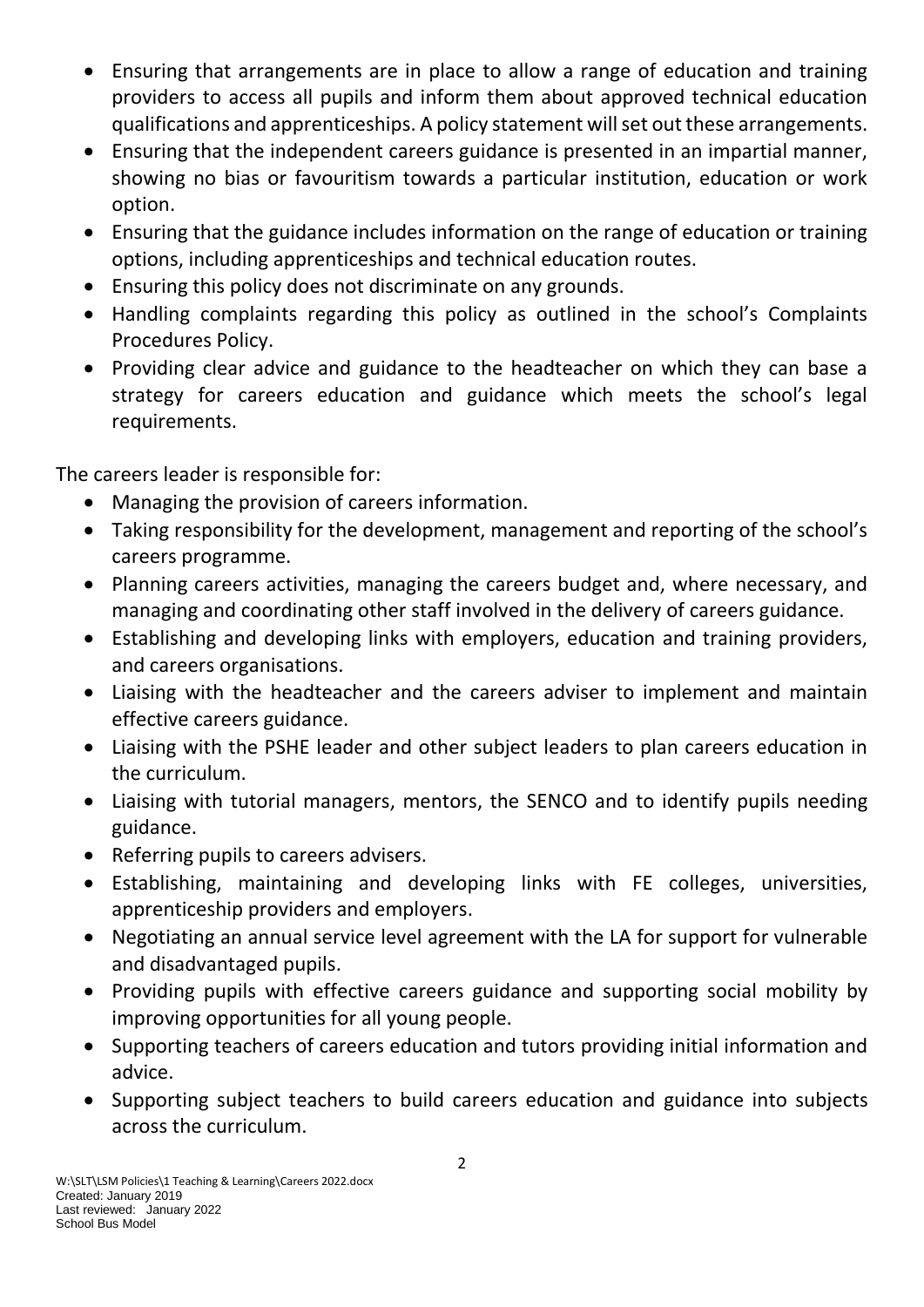- Monitoring teaching and learning in careers education, and the access to and take up of career guidance.
- Advising senior leadership on policy, strategy and resources for careers education, information, advice and guidance (CEIAG).
- Preparing and implementing a development plan for CEIAG.
- Reviewing and evaluating the programme of CEIAG.
- Encouraging the training of school staff to promote careers guidance to their pupils.
- Using the [Gatsby Benchmarks](http://www.gatsby.org.uk/education/focus-areas/good-career-guidance) to improve the school's careers provision and ensure compliance with legal duties, with an ultimate aim to meet all benchmarks.
- Allowing pupils to have access to providers of technical education, such as colleges, and apprenticeships to ensure every pupil is well-informed about their future options at every stage.
- Self-evaluating the careers provision the school offers.
- Publishing details of the school's careers programme and a policy statement on provider access on its website.
- Engaging with the designated teacher for LAC and previously LAC to ensure they know which pupils are in care/are care leavers, to understand their additional support needs and to ensure that any personal education plans can inform careers advice.
- Working closely with the SENCO and other staff to identify the guidance needs of all pupils with SEND and implement personalised support.
- Ensuring that pupils with SEND understand their different career pathways, and enabling them to gain the skills, knowledge and experience they require to achieve their career goals.

The careers adviser is responsible for:

- Reporting regularly to the careers leader, regarding pupil progress and the effectiveness of the school's career plan.
- Providing a thorough, personalised career service throughout the school.
- Staying up-to-date with relevant CPD and developments in the CEIAG sector.
- Producing careers information and guidance through online and hard copy literature, and visual displays in school.
- Organising workshops for pupils and actively promoting the careers service in-house at open evenings, presentation days, assemblies and parents' evenings.
- Developing incentives and initiatives which actively encourage pupils to sign up to the school's career service.
- Attending regular meetings with the careers leader to discuss the school's career plan.
- Providing an open-door service for pupils once a week to drop in and discuss their options.
- Arranging meetings and follow-up appointments with pupils who are interested in the careers service.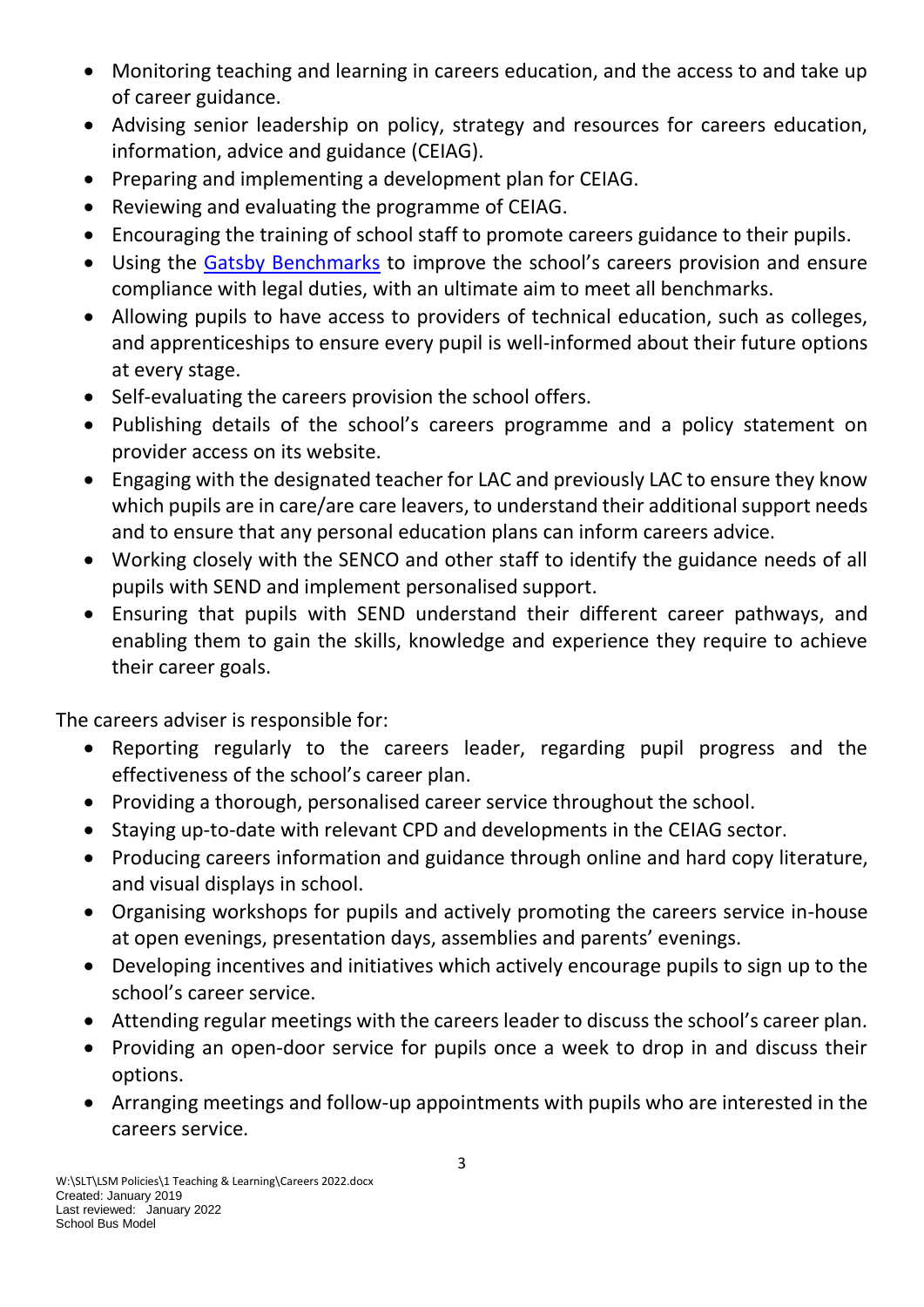- Offering services to past pupils for up to a year after their departure from compulsory education.
- Coordinating with the designated teacher for LAC and previously LAC to work with the relevant virtual school head (VSH) to ensure a joined-up approach to identifying and supporting career ambitions is achieved.

Teaching staff are responsible for:

- Ensuring careers education is planned into their lessons.
- Attending any relevant CPD or training to ensure they are up-to-date with the school's careers plan.
- Promoting careers guidance in the classroom through visual aids.
- Being good role models for their particular area of work or specialism.
- Creating a learning environment that allows and encourages pupils to tackle real life challenges, manage risks and develop skills that can be applied to the workplace.

# 2. Developing a Stable Careers Programme

The school will have its own careers programme in place which meets the requirements of the eight Gatsby Benchmarks. The programme will be reviewed termly, against the benchmarks to ensure it remains on target.

The school will demonstrate how it is working towards each Gatsby Benchmark, as part of its careers summary, including the aims, objectives and activities provided for each year group. Regular feedback from pupils, parents, teachers, governors and employers will be invited. Feedback will be used to contribute to the development of the school's careers programme to ensure it meets the needs of all pupils.

A careers leader will be appointed to ensure the leadership and coordination of a high-quality careers programme. The careers leader is recruited alongside the suggested requirements to ensure the role is correctly fulfilled.

The following will be published on the school's website:

- The name and contact details of the careers leader.
- A summary of the careers programme, including how information about the programme may be accessed.
- Details of how the school measures and assesses the impact of the careers programme on pupils.
- The date and review schedule of the careers information published.

A careers adviser will be appointed to support the careers leader and to provide individual, tailored careers guidance to pupils. The careers adviser is Mrs Emma McVey.

The headteacher will work with enterprise coordinators to build careers and employer engagement plans to broaden the range of guidance that pupils have access to.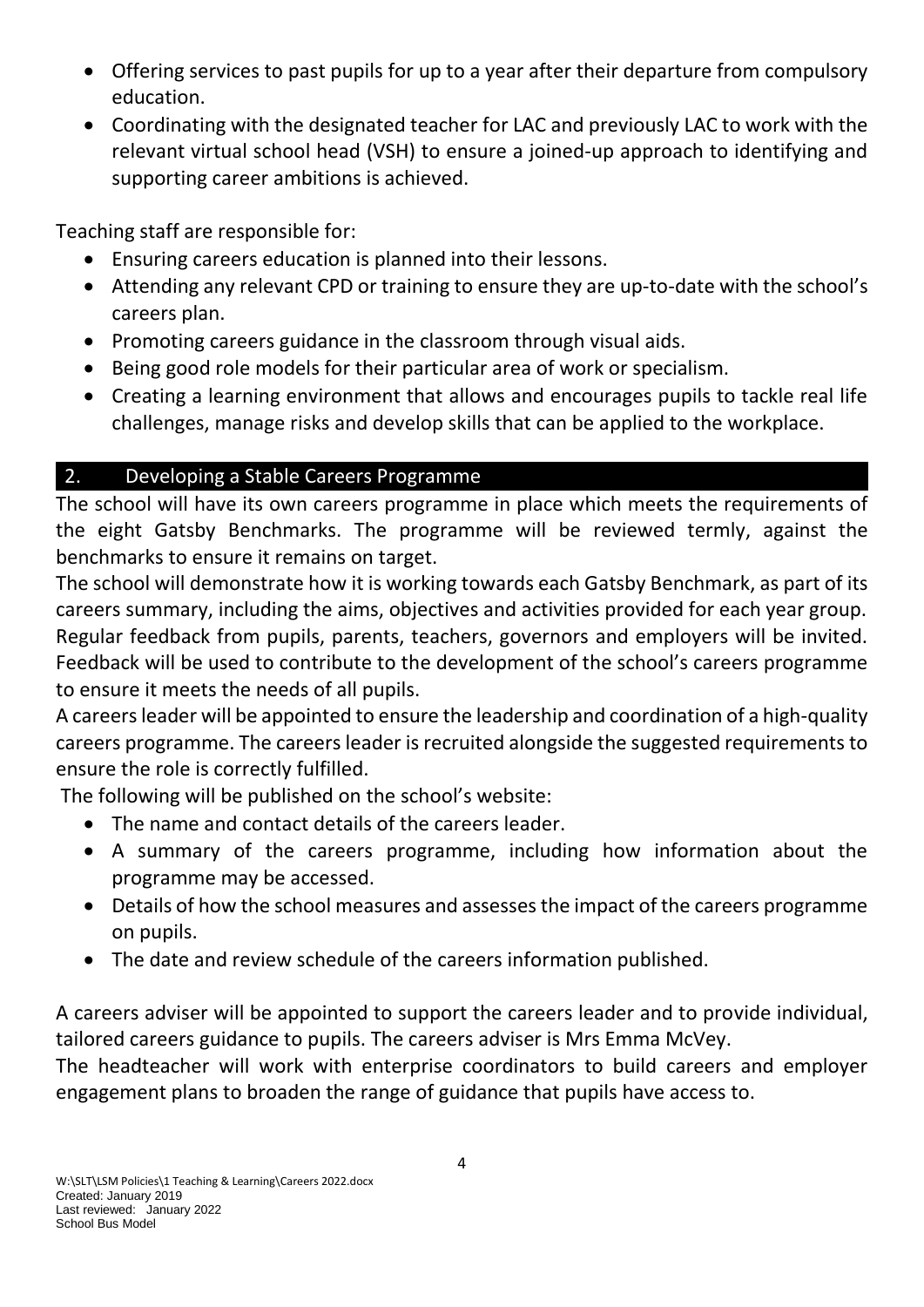The school will work towards the [Quality in Careers Standard](http://www.qualityincareers.org.uk/) to support the development of its careers programme, ensuring the programme is reviewed termly to ensure it is in line with the required standards.

# 3. Using Labour Market Information

The school will ensure every pupil, and their parents, has access to high-quality information about future study options and labour market opportunities. Pupils and their parents will be referred to an informed advisor to help them make best use of the information available.

The school will ensure pupils and their parents understand the value of finding out about the labour market, and support them in accessing this information. Pupils and their parents will be provided with information on the benefits of understanding the labour market, including the salaries and promotion opportunities for different jobs, and the volume and location of vacancies across different sectors.

The school will ensure that all pupils, by the age of 14, have accessed and used information about career paths and the labour market to inform their own decisions on study options. Pupils will be provided with the necessary links and information that will enable them to access this. Access will be monitored to review whether pupils are making the most of the service, and if not, what can be done to ensure they do.

Parents will be encouraged to access and use information about labour markets and future study options to inform their support to their children.

The school will make use of local enterprise partnerships to provide pupils with presentations and workshops on the local labour market and employer expectations. The information provided through the partnership will be used to shape career guidance and workshops in schools.

To support social mobility, the school will work to raise pupils' aspirations and tackle stereotypical assumptions. Interventions will be used to tackle gender stereotypes; arrangements will be made for pupils to talk to employees who work in non-stereotypical jobs to raise awareness of the range of careers that STEM qualifications lead to.

The school will use labour market information, such as job roles, pay and vacancies, to inform pupils about the trends and opportunities in each industry. Information about a diverse range of progression pathways will be shared with pupils, including technical routes, to strengthen their capacity to make effective choices.

## 4. Addressing the Needs of Pupils

The school's careers programme will aim to raise the aspirations of all pupils whilst being tailored to individual needs. The programme will inform pupils of the range of opportunities available to them, encouraging them to aim higher and make choices relevant to what they feel they can achieve.

The school will embed equality and diversity considerations throughout its careers programme and actively seek to challenge stereotypical thinking.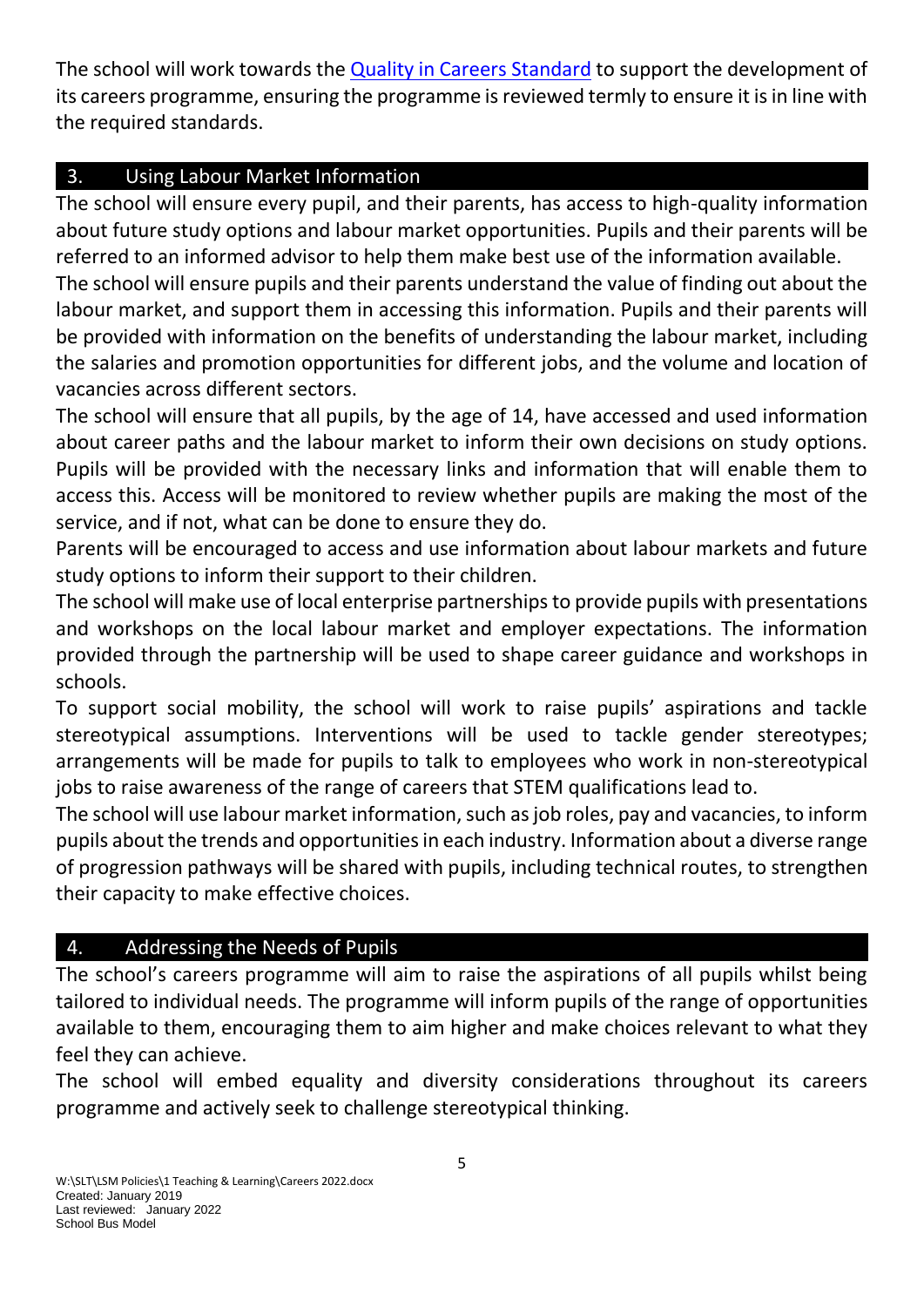All forms of stereotyping will be prohibited in the careers advice and guidance that is provided, to ensure pupils of all genders, backgrounds and abilities can consider the widest possible range of careers.

The school will tailor careers activities and educational goals to the needs of each pupils, taking into account their prior knowledge and skills, the choices they may face, and any additional support they may need to overcome barriers to progression.

Comprehensive and accurate records will be kept to support the career development of individual pupils at all relevant stages of education, beginning from the first point of contact. These records will be stored securely in the careers office. Access to this information will be permitted, should a pupil or their parent request it.

Destinations data will be retained by the school for at least three years. This data, e.g. the percentage of pupils attending sixth form in the following term, will be published on the school's website alongside the school's careers programme.

Data retained will be collected, stored and managed in line with the Data Protection Policy and Records Management Policy.

The school will collect and analyse destinations data to assess how well the careers programme is countering stereotypes and raising aspirations. The data will be reviewed by the headteacher and careers leader on a termly basis who can then base further development of the school's career guidance plan on the results and areas of success or failure.

#### 5. Providing Targeted Support

The school will work with the LA, children's social care and VSHs to identify pupils who are in need of targeted support or those who are at risk of not participating in post-16 pathways.

Agreements will be made on how these pupils can be referred for support drawn from a range of education and training support services available locally. The school will share the relevant data on these pupils with the LA and local education and training providers where support costs may be required, such as care leavers and pupils who are eligible for FSM.

The school will ensure that pupils understand the programmes available to support them and the financial costs associated with staying in post-16 FE. To support pupils who are likely to need support with post-16 participation costs, such as those with SEND, the school will work with the LA and local post-16 education or training providers to share pupil data and ensure these pupils receive such support.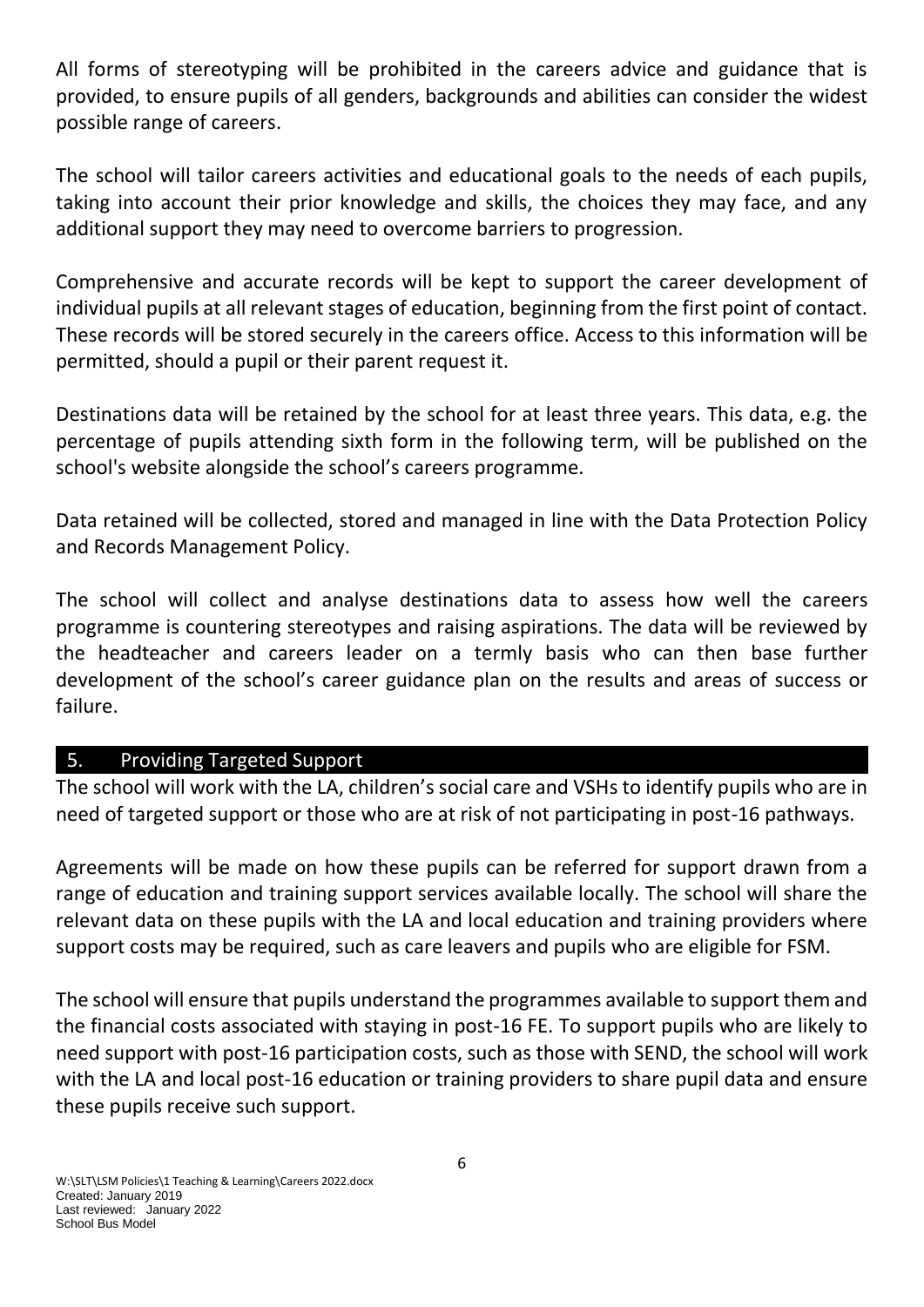Pupils will be made aware of the 16-19 Bursary Fund, which has been devised to support those individuals with a financial hardship. They will be advised of how to access this funding and who they should speak to in order to find out more information.

#### 6. Supporting Pupils with SEND

The school will ensure that careers guidance is differentiated, if appropriate, and based on high aspirations and a personalised approach. The SEND local offer will be utilised; annual reviews for a pupil's EHC plan will be informed by good careers guidance.

The careers leader will work closely with the SENCO and other staff to support pupils with understanding different career pathways and how to develop the necessary skills, knowledge, experience and qualifications to succeed and fulfil their potential. The school will work with families of pupils to help them understand what career options are available.

Surveys will be conducted to find out individual pupils' aspirations. The results of the surveys will create careers guidance and experience that will be tailored to pupils needs based on their own aspirations and abilities.

Careers guidance will take account of the full range of relevant education, training and employment opportunities. It will inform pupils about the ways employees with SEND are supported in the workplace, and how jobs can be adapted to fit a person's abilities. Guidance will focus on a pupil's career aspirations and the post-16 options which are most likely to give the pupil a pathway into employment or HE.

The school will build partnerships with businesses and other employers, employment services, and disability and other voluntary organisations. Pupils will be prepared for encounters with employers and provided with any special support that will allow them to benefit fully from the experience.

Pupils with SEND will have the opportunity to hear from adults with disabilities who have succeeded in their careers as part of the school's successful careers strategy.

When arranging work experience for pupils, the school will work with the employer to determine any additional support that will be needed during the work placement.

## 7. Linking Curriculum Learning to Careers

The school will work to encompass careers education and guidance into subjects across the curriculum. All teachers will be asked to support the career development of young people in their role and through their subject teaching.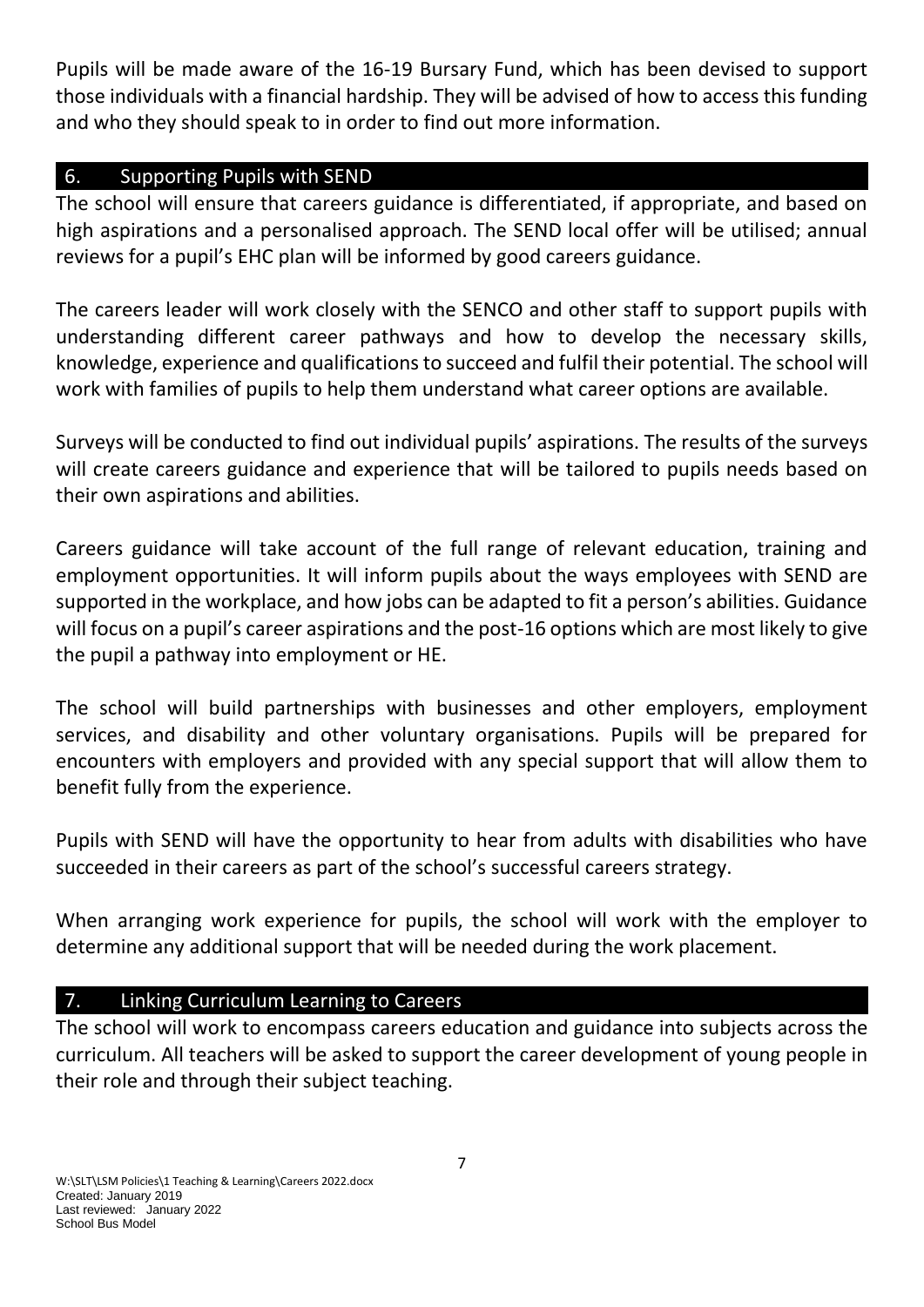Pupils are expected to study the core academic subjects at GCSE, including Religious Studies, English, maths, science. Pupils will be informed that if they do not achieve a grade 4 or higher in GCSE maths and English by the end of KS4, they will be required to continue working towards this aim as part of their 16-19 study programme.

The school will ensure that, by the age of 14, every pupil has had the opportunity to learn how various STEM subjects aid their entry into a wide range of careers and enable them be more effective workers. The same will be applied for every pupil in their chosen subjects by the end of their course of study.

## 8. Enabling Encounters with Employers and Alumni

The school will engage with local employers, businesses and professional networks, inviting visiting speakers, particularly alumni with whom pupils can relate to. Every pupil will be exposed to the world of work by the age of 14.

Every year, from the age of 11, pupils will participate in at least one meaningful encounter with an employer; at least one of these encounters will be with a STEM employer or workplace. These encounters will include:

- Careers events such as careers talks, careers carousels and careers fairs.
- Alumni activities.
- Transitions skills workshops such as CV workshops and mock interviews.
- Mentoring and e-mentoring.
- Employer delivered employability workshops.
- Employer encounters with parents.
- Employer involvement in the curriculum.
- Business games and enterprise competitions.

The school will develop strong links with local, regional and national employers across all sectors to help pupils obtain information on, and participate in, the rollout of T-levels. The careers programme will have a strong employer focus, allowing pupils to meet with sector representatives and businesses, to gain insights into a range of industries and sectors. Pupils will have the opportunity to meet with individuals from different levels within an organisation and those who have followed a variety of pathways into employment.

## 9. Providing Work Experience

The school will try to ensure that all pupils have had at least one first-hand experience of a work place by the age of 16, additional to any part-time jobs they may have.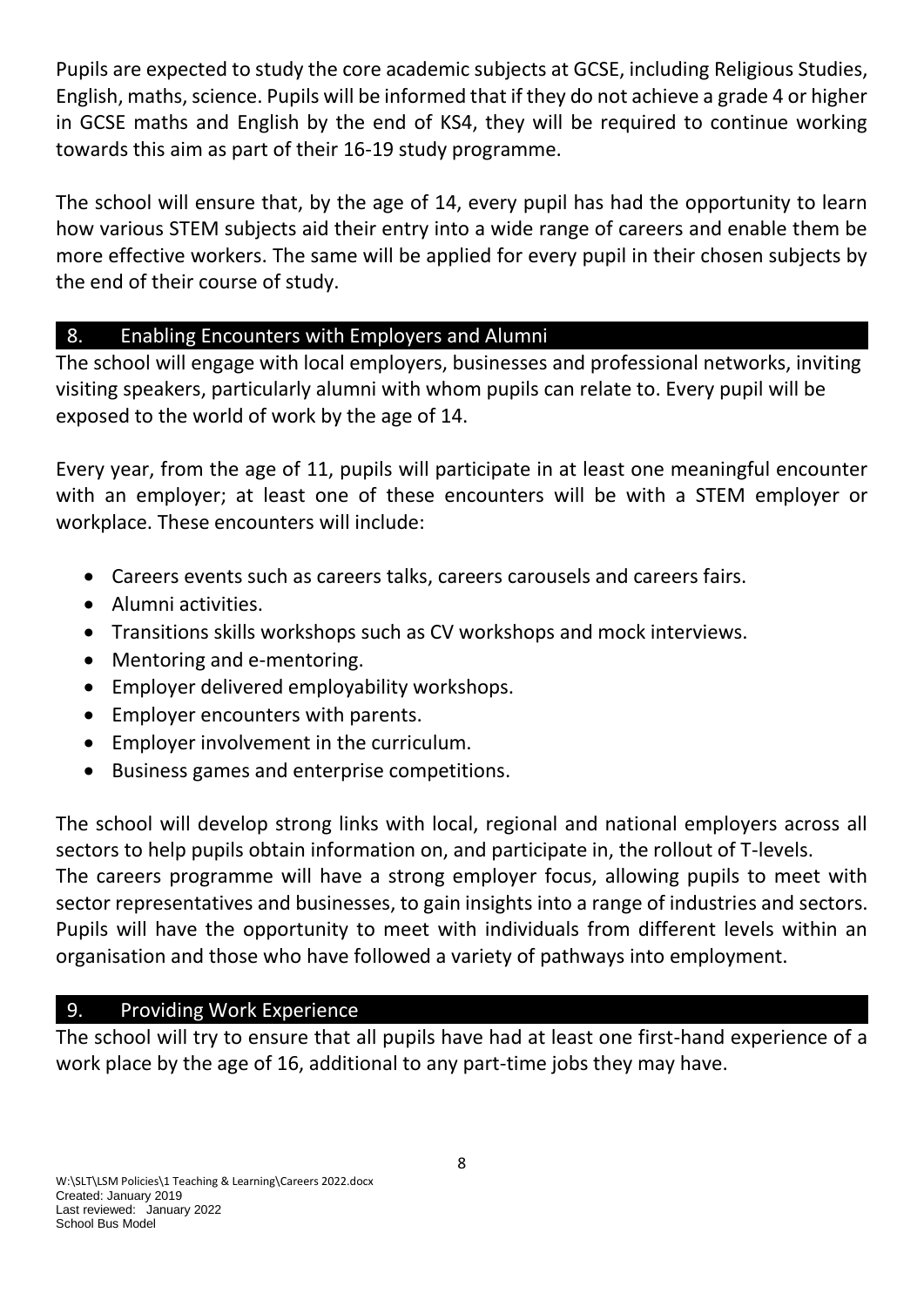Where required and appropriate, virtual experiences of the workplace will be used to complement the in-person experience. This method will not be used for T-level industry placements.

The school will encourage pupils to experience a wide variety of workplaces and support them to plan for, reflect upon, and learning from these experiences.

Work experience will be designed to meet the needs of individual pupils, with particular consideration for pupils with SEND. The school carefully match the placement to each pupil's ability, needs and aspirations. The school will work with the employer to put in place additional support within the work placement for pupils with additional needs, where required, and help prepare the pupil for the work placement.

# 10. Enabling Encounters with Further Education (FE) and Higher Education (HE)

The school will ensure all pupils understand the requirement to remain in education or training until their 18th birthday and what this requirement means for them. The school will ensure pupils are aware that this does not mean they need to stay in school, and that they may:

- Study full time in a school, college or with a training provider.
- Undertake an apprenticeship, traineeship, or supported internship.
- Work or volunteer 20 hours or more a week, combined with part-time accredited study.

The school will provide pupils with a range of information and opportunities to learn about the academic and technical pathways for education, training, and career paths throughout their school life, to prevent last minute decision-making.

By the age of 16, every pupil will be provided the opportunity to have a meaningful encounter with providers of educational opportunities, including sixth forms, colleges, universities and. Pupils will be encouraged to use information tools, such as websites and apps, which display information about opportunities. Education and training providers will have access to all pupils in Years 8 to 11 for the purpose of informing them about approved technical education qualifications and apprenticeships.

The school will ensure that there are opportunities for providers to visit the school and speak to pupils in Years 8 to 11, by maintaining connections with providers of FE and apprenticeships, and arranging regular visits, presentations and workshops. A range of opportunities for visits from providers offering other options, such as FE will also be provided. A policy statement will be published on the school website and will include:

Any procedural requirements in relation to requests for access.